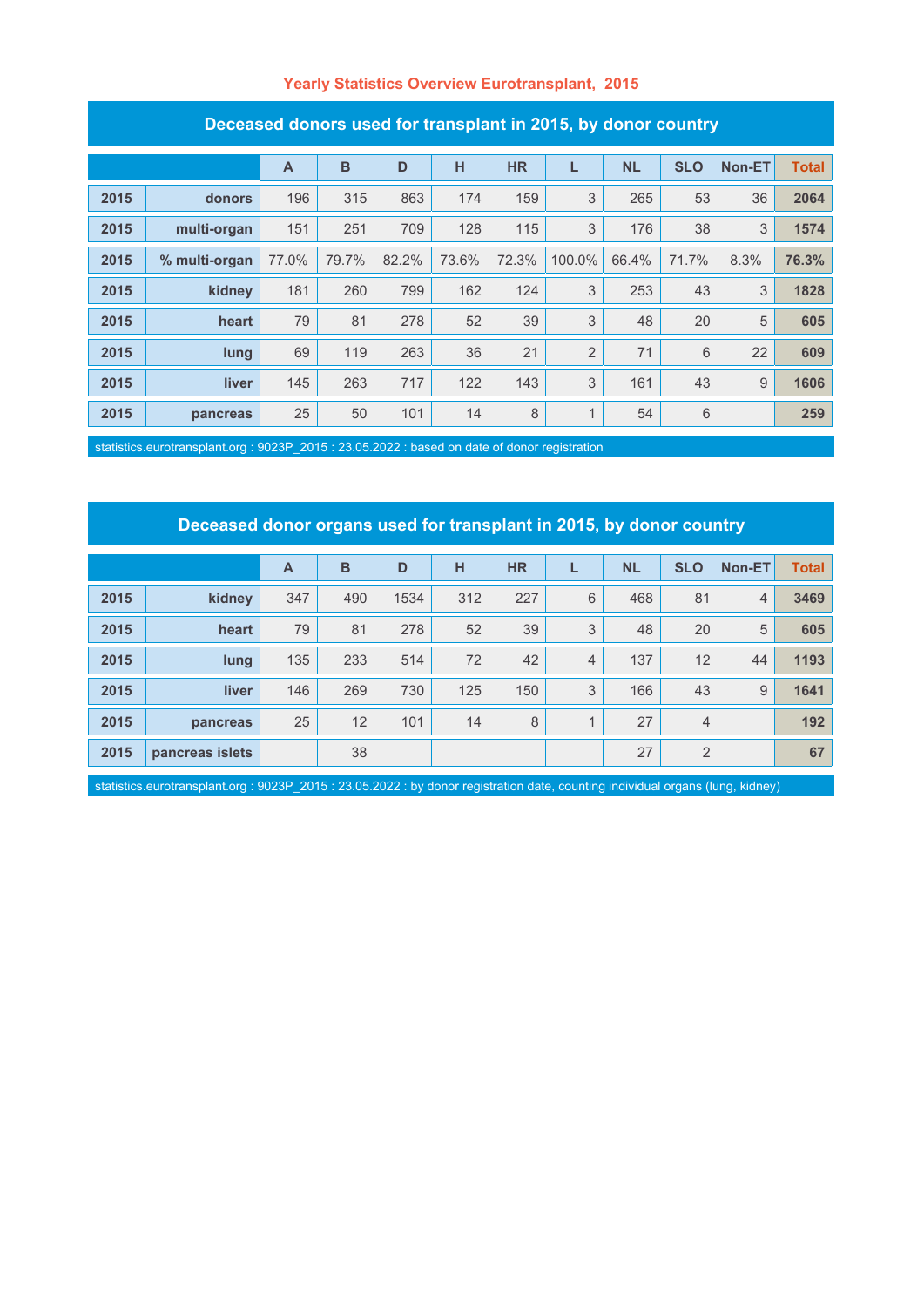| Transplants (deceased donor) in 2015, by transplant country |                         |                |                  |                |              |           |                |              |               |                         |  |
|-------------------------------------------------------------|-------------------------|----------------|------------------|----------------|--------------|-----------|----------------|--------------|---------------|-------------------------|--|
|                                                             | kidney, pancreas (only) | $\mathsf{A}$   | $\mathbf B$      | D              | H            | <b>HR</b> | <b>NL</b>      | <b>SLO</b>   | Non-ET        | <b>Total</b>            |  |
| 2015                                                        | kidney                  | 325            | 445              | 1451           | 287          | 200       | 442            | 58           | $\mathbf{1}$  | 3209                    |  |
| 2015                                                        | pancreas                | $\overline{2}$ |                  | 8              |              |           | $\sqrt{3}$     |              |               | 13                      |  |
| 2015                                                        | pancreas islets         |                | 57               |                |              |           | 10             |              |               | 67                      |  |
| 2015                                                        | pancreas + kidney       | 25             | $\boldsymbol{9}$ | 93             | 13           | 8         | 22             | 5            |               | 175                     |  |
| heart, lung combinations                                    |                         | $\overline{A}$ | B                | D              | H            | <b>HR</b> | <b>NL</b>      | <b>SLO</b>   | <b>Non-ET</b> | <b>Total</b>            |  |
| 2015                                                        | heart                   | 65             | 78               | 283            | 51           | 37        | 53             | 23           | 3             | 593                     |  |
| 2015                                                        | lung                    | $\overline{4}$ | 6                | 27             |              |           | 12             |              |               | 49                      |  |
| 2015                                                        | lungs                   | 125            | 103              | 262            |              |           | 65             |              | 3             | 558                     |  |
| 2015                                                        | heart + lungs           |                | $\mathbf{1}$     | $\overline{2}$ |              |           | $\mathbf{1}$   |              |               | $\overline{\mathbf{4}}$ |  |
| 2015                                                        | heart + kidney          | $\overline{2}$ | 3                | $\mathbf{1}$   |              |           |                | $\mathbf{1}$ |               | $\overline{\mathbf{7}}$ |  |
| 2015                                                        | lungs + liver           | $\mathbf{1}$   | $\overline{4}$   | 4              |              |           |                |              |               | $\overline{9}$          |  |
| 2015                                                        | lungs + kidney          |                | $\mathbf{1}$     |                |              |           |                |              |               | $\mathbf{1}$            |  |
| liver combinations                                          |                         | $\mathbf{A}$   | B                | D              | H            | <b>HR</b> | <b>NL</b>      | <b>SLO</b>   | Non-ET        | <b>Total</b>            |  |
| 2015                                                        | liver                   | 135            | 231              | 774            | 85           | 139       | 135            | 24           |               | 1523                    |  |
| 2015                                                        | split liver             | $\mathbf{1}$   | 3                | 58             | $\mathbf{1}$ |           | $\overline{7}$ |              |               | 70                      |  |
| 2015                                                        | liver + pancreas        |                |                  | 4              |              |           |                |              |               | $\overline{\mathbf{4}}$ |  |
| 2015                                                        | liver + kidney          | $\overline{4}$ | 12               | 6              | 3            |           | 5              |              |               | 30                      |  |
| 2015                                                        | split liver + kidney    |                | $\mathbf{1}$     |                |              |           | $\mathbf{1}$   |              |               | $\overline{2}$          |  |

## **Yearly Statistics Overview Eurotransplant, 2015**

statistics.eurotransplant.org : 9023P\_2015 : 23.05.2022 : based on transplant date (can differ from donor registration date)